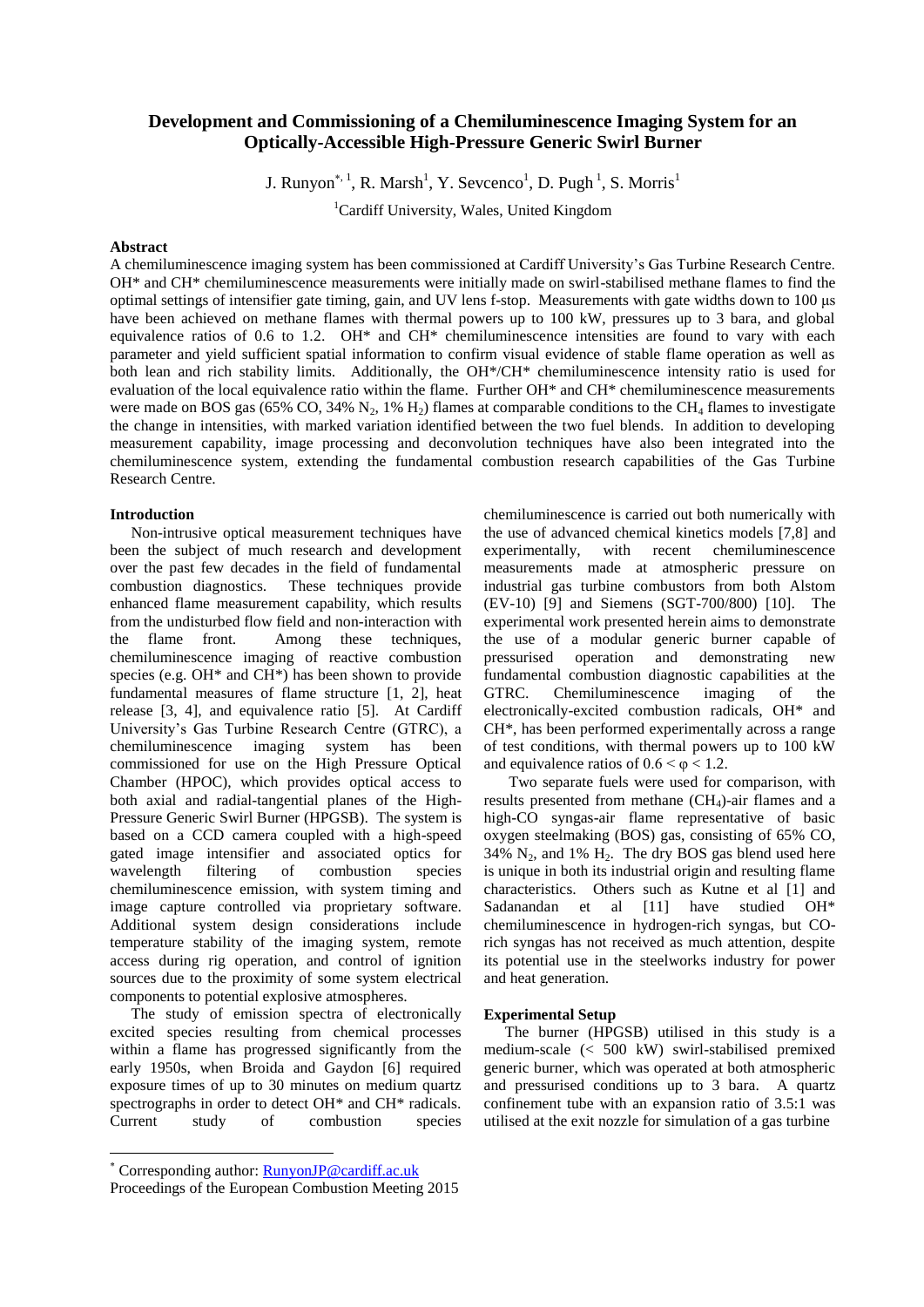

**Fig.1** Layout and components of the HPGSB (shown here installed in the HPOC) with igniter (a), inlet plenum (b), HPOC casing (c), premixing chamber (d), slot type radial-tangential swirler (e), exit nozzle (f), quartz window (g), and quartz flame confinement tube (h). Flow from left to right.



**Fig.2** Layout and components of the GTRC's chemiluminescence imaging system, with the HPOC and HPGSB (see Fig.1) shown for reference, where **1** is the CCD camera and **2** is the image intensifier. Both image capture control and utility systems are shown.

combustion chamber and to provide visual access to the burner flame. This burner was installed into the HPOC of the GTRC's High Pressure Combustion Rig (HPCR) for the extent of this work. The configuration and components of the HPGSB can be seen in Fig. 1 as installed in the HPOC. A single axial inlet feeds the gaseous fuel to an outer plenum chamber which uniformly distributes the gas to the slot type radialtangential swirler. For all experimental cases here, a set geometric swirl number of  $S_g = 1.04$  was used along with a single burner exit nozzle with an inner radius of

20 mm.

Supplies of  $CH<sub>4</sub>$  and BOS gas were delivered to the HPGSB by compressed gas cylinders while the air flow was introduced by a compressor capable of delivering up to 50 g/s air flow to the HPGSB mixing plenum. Flow segregation up to the mixing plenum was achieved through the use of isolation and non-return valves on each individual line. The mass flows of air,  $CH<sub>4</sub>$ , and BOS gas were all monitored and controlled by Micro Motion ELITE Coriolis meters. Pressure in the rig is regulated by the use of a backpressure control valve and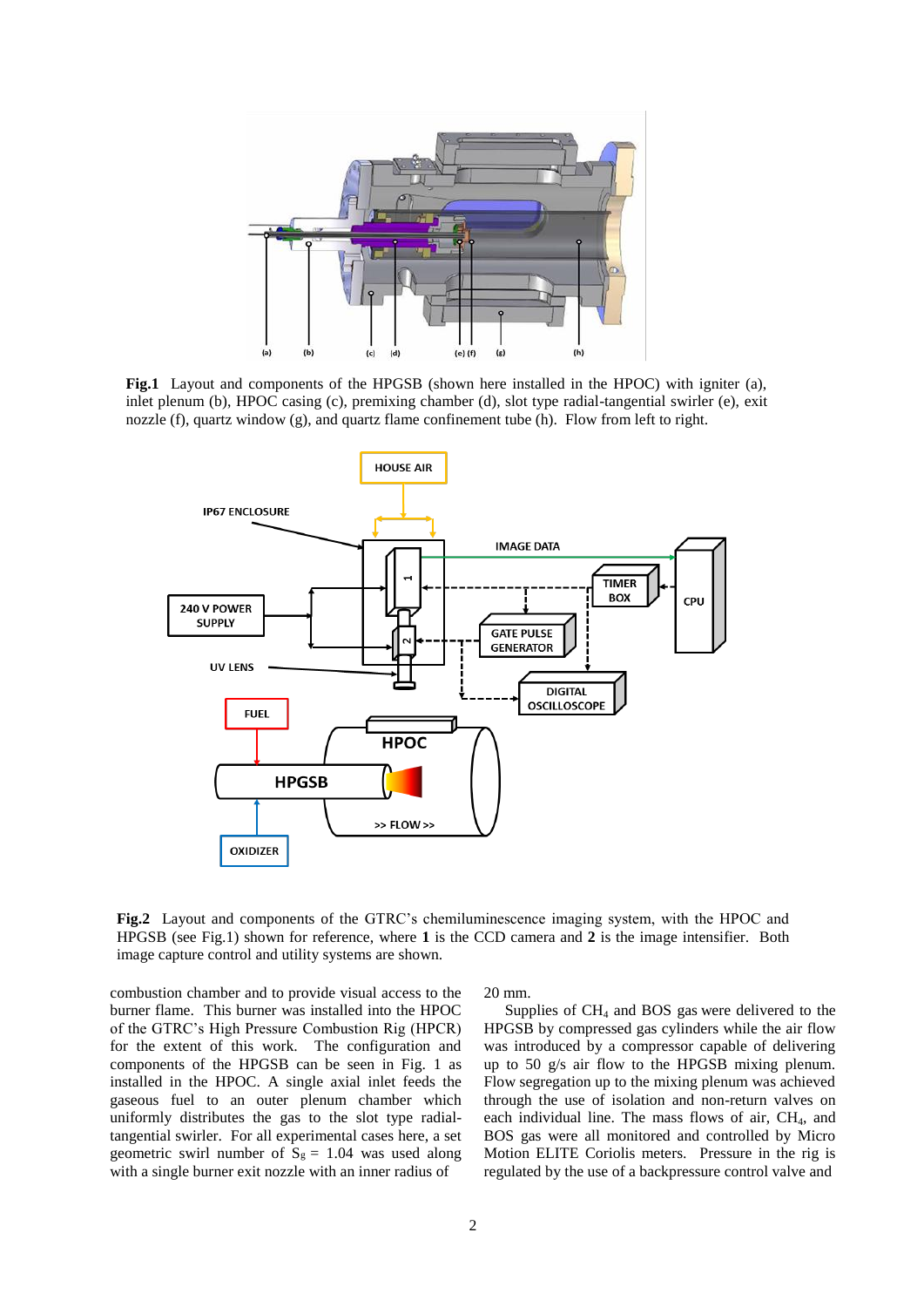bypass air around the HPGSB.

Existing literature shows that the measurement of chemiluminescence emission from combustion species can be accomplished in a number of different ways, including the use of fibre optics [3], spectrometers [4], novel optical sensors [5,7], and photomultiplier tubes [9,12] However, a number of existing systems [1,2,9- 11,13-15] utilise an intensified CCD (ICCD) camera with the appropriate lenses and filters to capture the light emitted from the observed chemical species in the flame. A similar ICCD system was commissioned for this work and can be seen diagrammatically in Fig. 2.

A Dantec Hi Sense Mark II CCD (Model C8484-52- 05CP) was used, with 1.38 megapixel resolution (1024 x 1344 pixels) at 16 bits. This allows for a field of view of roughly 60 mm x 80 mm for the arrangement shown. This CCD camera is coupled via a relay lens to a highspeed gated image intensifier (Hamamatsu C9546), a 78 mm UV lens (f/3.8), and a narrow band-pass filter to detect the chemiluminescence emission from the OH\* and CH\* radicals. The band-pass filter for the OH\* radicals is centered at  $315 \text{ nm } \pm 15 \text{ nm}$  while the bandpass filter for the CH\* radicals is centered at 430 nm  $\pm 15$  nm. The ICCD is placed at a 90 $^{\circ}$  angle to the direction of flow, and thus is positioned to capture images through the top window of the HPOC, with the UV lens pointing down into the combustion chamber, focused on the exit nozzle of the HPGSB. Due to its proximity to the HPOC, the ICCD system requires cooling and consideration of potential explosive environments as the optical system is not intrinsically safe. Both design criteria are met by placing the ICCD in an IP67 rated enclosure and purging the enclosure with cool, filtered air to create a positive pressure.

All images from this system are captured via a remote computer via an independent software program, Dantec's DynamicStudio, which also controls timing for the image intensifier gating and camera exposure. The image capture system consists of a trigger timing box (Dantec Timer Box) which provides the trigger signal at a rate of 10 Hz to the CCD camera. The image intensifier requires a gate signal, which must be produced externally by a pulse generator (AMF Venner 728), with the gate pulse synchronised to the trigger pulse sent to the CCD camera. A digital oscilloscope (Tektronix TDS 2024B) is used to monitor the trigger and gate pulses sent to the ICCD system.

## **Methodology variables**

A systematic evaluation of the appropriate equipment settings which impact the intensity of the measured chemiluminescence signal, namely the image intensifier gain (equipment-specific setting), image intensifier gate signal pulse width, and the UV lens fstop, was performed to identify the ideal settings for OH\* and CH\* chemiluminescence measurements under the combustion conditions described herein. Previous studies have varied the intensifier gate signal pulse width times for chemiluminescence measurement from 10 μs  $[10]$  to 400 μs  $[16]$ . To minimise the impact of

multiple parameters in the initial experiments, the equipment settings were held constant for all OH\* and CH\* measurements. Then, a parametric study was initiated with the HPGSB operated at atmospheric pressure with a stable 50 kW methane-air flame at an equivalence ratio of  $\varphi = 1$ . Each parameter was varied independently, and both OH\* and CH\* measurements taken to determine the effect of each on the signal intensity.

To measure the effect of image intensifier gain and gate signal pulse widths on the measurements taken, the integral pixel intensity (representing the sum total of all pixel intensity values within an image) was used. Figure 3 shows the effect of image intensifier gain and two intensifier gate signal pulse widths, 1000 μs and 100 μs, on the 2D integral pixel intensity of time-averaged OH\* and CH\* images. Each measurement is made using an average of 200 images taken at 10 Hz. These images were not background corrected as the intent is to show relative intensities only. The data shows that the gain setting of the intensifier has a greater effect on the measured OH\* and CH\* signal intensity at higher image intensifier gate times. Also, it appears that the image intensifier gain has a greater effect on the OH\* intensity at both pulse widths, particularly above a gain setting of 700.



**Fig.3** Effect of image intensifier gain and intensifier gate signal pulse width on the integral intensity of the measured OH\* (diamond) and CH\* (square) signal.

As a result of this analysis, the image intensifier gate pulse width was set to 100 μs to reduce the noise introduced by the intensifier gain, and this value is consistent with that used in [1] for swirl-stabilised flames. To reduce the noise impact of the image intensifier gain further, the intensifier gain is set to 680 (equipment-specific value), while the f-stop of the UV lens set to f/3.8, the lowest available setting resulting in the largest aperture to enhance the measured signal. For all test points, 200 images were captured.

It should be noted that the broadband  $CO_2^*$ chemiluminescence which has been shown to contribute to both measured OH\* and CH\* chemiluminescence [4,8,15] has not been accounted for in these or further measurements in this work, as only relative trends are presented.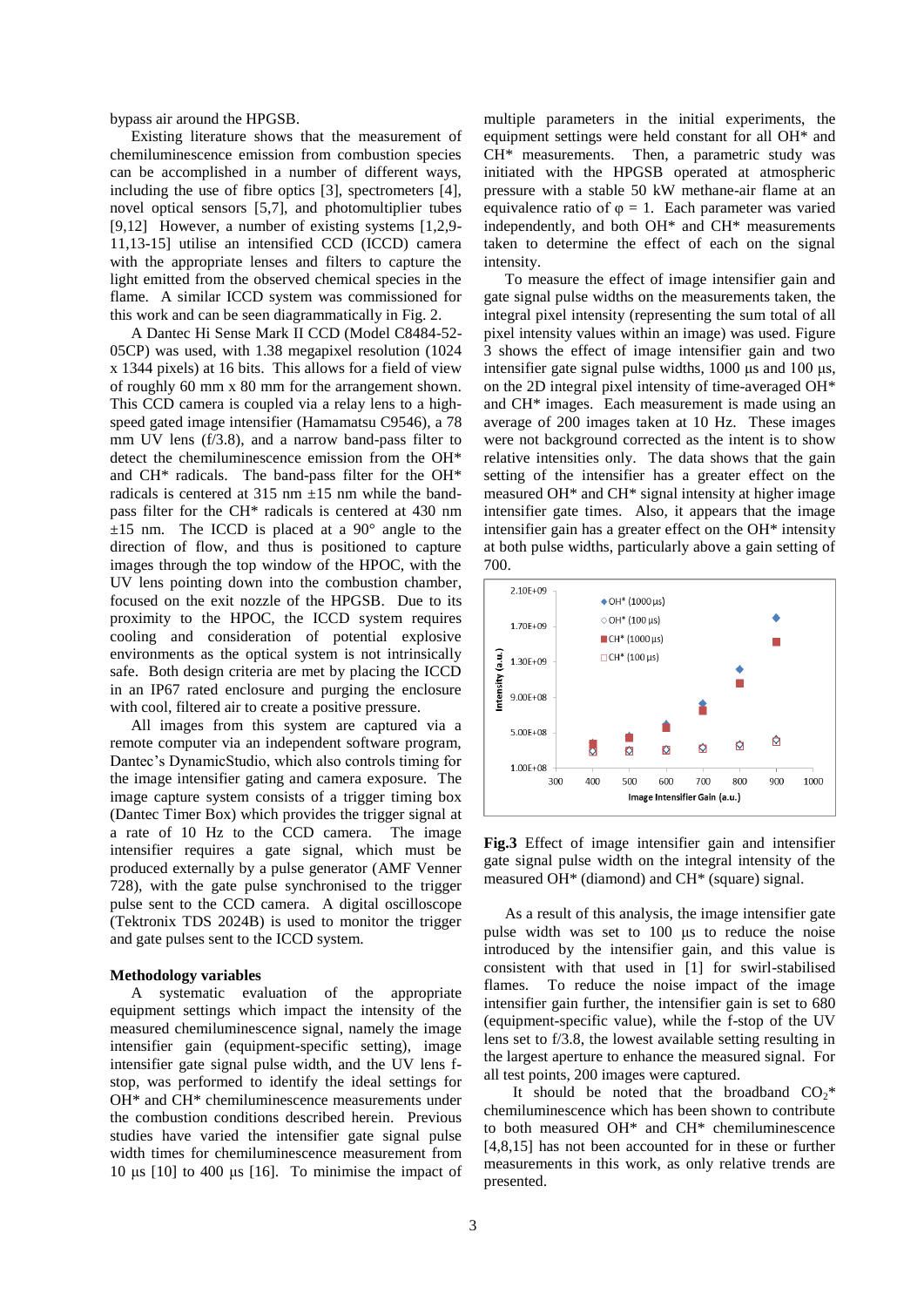## **Image Processing Technique**

An evaluation of the literature presented herein indicates that there are not only multiple approaches to the measurement of OH\* and CH\* chemiluminescence, but also numerous methods utilised for the processing and presentation of chemiluminescence images, with the reporting of time-averaged intensity values [1,12] common along with both background correction [14] and the use of a variety of deconvolution algorithms, including the Abel transformation [10,14,15]. The general method applied here, and described below, involves background removal, temporal averaging, and the use of an Abel inversion for deconvolution of the OH\* and CH\* chemiluminescence signals.

To determine the appropriate background correction method, the OH\* and CH\* measurements taken on atmospheric BOS gas flames were evaluated. These images were selected due to the high OH\* and CH\* signals present, as will be shown in the Results and Discussion section. First, a set of 10 background images were acquired by the ICCD camera with each of the OH\* and CH\* filters installed individually. These images were then averaged by calculating the mean pixel intensity value across the set of images at each pixel location. Two methods of background correction were investigated, the first requiring subtraction of the averaged background image from each of the 200 individual images and then taking the average of the corrected images while the second method required subtraction of the averaged background image from the ensemble average of the 200 individual images. It was found through an evaluation of mean pixel value and pixel RMS value that both methods produce agreeable results. Thus, the second method is selected as it results in a 65% decrease in image processing time and requires only 1% of the disk space as the first method. Thus, background correction was utilised where possible, however, there were instances, particularly with lean methane-air flames where the CH\* chemiluminescence signal was too weak to allow for background correction without complete loss of signal.

As described in [4], chemiluminescence is a line-ofsight technique, meaning that the measured light intensities are integrated, including signal contributions from both in front of and behind the focal plane of the ICCD lens. As such, the resulting image requires deconvolution in order to obtain spatially-resolved information. A MATLAB-based algorithm developed by Killer [17], based on the Abel inversion method described by Pretzler [18], was then utilised to provide spatial representation of the OH\* and CH\* chemiluminescence measurements. This is a Fourierbased Abel inversion which reconstructs the 2D pixel distribution function through cosine expansions. The selection of the number of cosine expansions utilised in the reconstruction is critical to both filtering effects and computation time. For this work, 5 cosine expansions were used. It was necessary to adapt the algorithm to account for the size of the resulting images (1024 x 1344 pixels) as the algorithm was originally written for

analysis of a single row of image pixels. This algorithm assumes that the image to be processed is symmetrical about an axis, processing half an image and then mirroring the image about the axis of symmetry. Given the inherently variable structure of the turbulent swirl flames investigated here, only the time-averaged OH\* and CH\* chemiluminescence images can be used to ensure symmetry in the axial flow direction. The quartz confinement tube shown in Fig. 1 also provides a boundary for the flame, and the swirler imparts a conical shape on the flame front, thus it is assumed here to be axisymmetric. The algorithm is also optimised for images which have undergone background correction, as it aims to converge on zero pixels values at the image edge parallel to the axis of symmetry. Resulting negative pixel intensity values found after running the algorithm are set to zero.

Figure 4 provides an example of the image processing technique's capability, showing a 50 kW BOS gas-air flame at an equivalence ratio of  $\varphi = 0.98$ . The resulting image in Fig. 4a is only background corrected and time-averaged, while the image in Fig. 4b is the resulting spatially-resolved OH\* chemiluminescence image after Abel inversion. In Fig. 4a, the line-of-sight integration of OH\* chemiluminescence from the BOS gas flame provides only an outline of the general conical flame shape, while Fig. 4b gives a more representative shape of the flame, which could be confirmed visually during testing. Note that the pixel intensity scales, representing regions of higher OH radical concentrations, differ between the two images. In this figure (and all chemiluminescence images following), the flow is from top to bottom while the image dimensions are  $-32$  mm  $\lt x \lt 32$  mm (left to right) and  $0 < y < 60$  mm (top to bottom).

## **Results and Discussion**

Combustion testing in the HPGSB was first conducted on methane-air flames with thermal powers from 25 to 100 kW, pressures up to 3 bara, and equivalence ratios from  $0.62 < \varphi < 1.27$ . Both OH\* and CH\* measurements were taken at each test condition by replacing the band-pass filter on the end of the UV lens (see Fig. 2). OH\* chemiluminescence measurements taken on CH<sub>4</sub>-air flames at two pressures can be seen in Fig. 5. Figure 5a is a 50 kW atmospheric methane-air flame at an equivalence ratio of  $\varphi = 0.8$ . A comparable 50 kW flame at an equivalence ratio of  $\varphi$  = 0.77 and a pressure of 2 bara is shown in Fig. 5b. It can be seen that the increase in pressure serves to compact the overall flame as the flame front moves back towards the burner nozzle exit. This is most likely due to the drop in overall volumetric flow rate through the burner as well as changes in thermal and mass diffusion due to an increase in density, as the backpressure valve is closed.

Combustion testing in the HPGSB was then conducted on high-CO BOS gas-air flames at atmospheric pressure, 50 kW thermal power, and equivalence ratios from  $0.49 < \varphi < 1.34$ .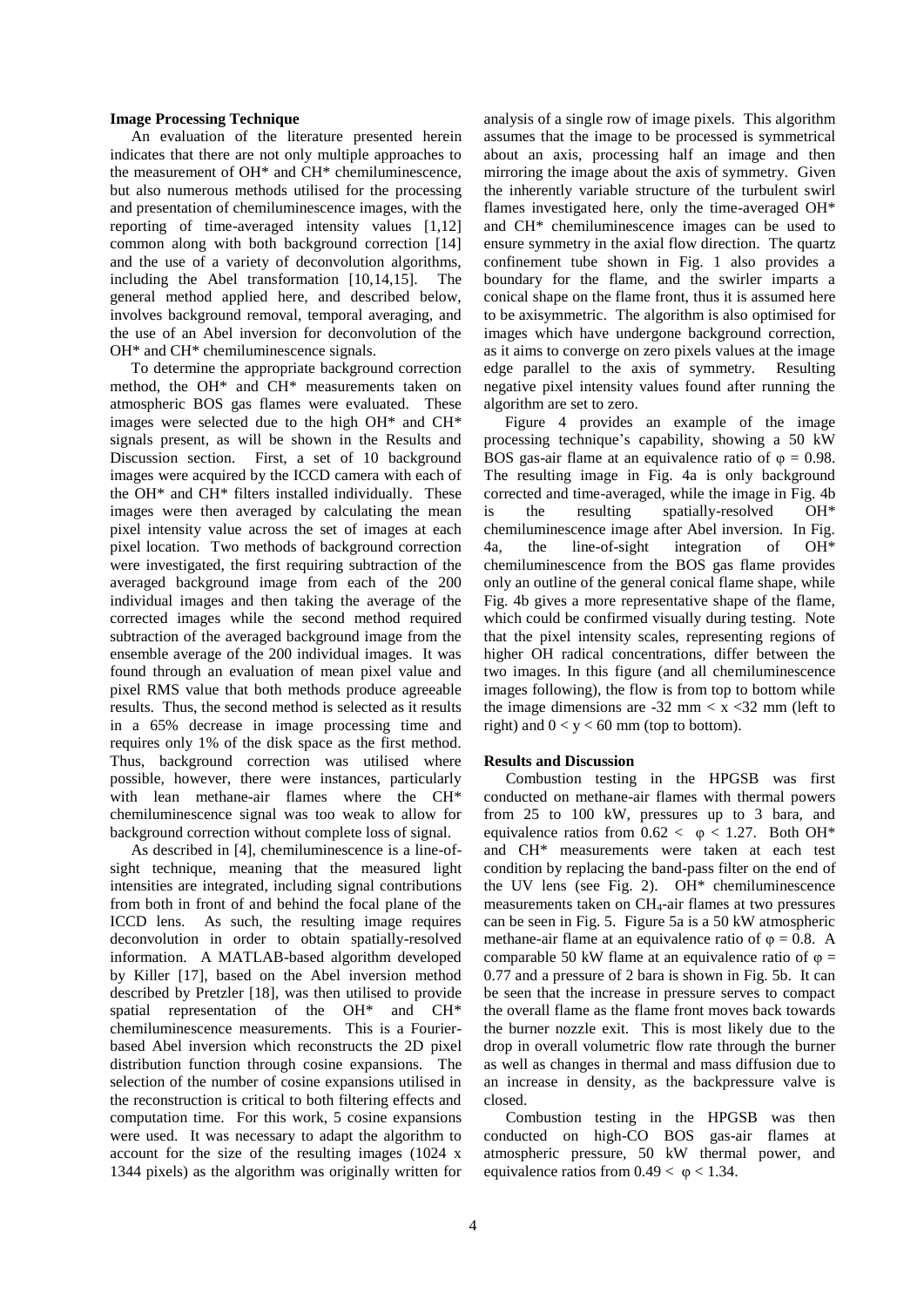



**Fig. 4** Time-averaged OH\* chemiluminescence image before (a) and after (b) Abel inversion for atmospheric BOS gas flame at 50 kW and  $\varphi = 1.0$ .

Both OH\* and CH\* chemiluminescence measurements were taken at each test condition. Fig. 6 shows the CH\* chemiluminescence image for the same 50kW BOS gasair flame ( $\varphi$  = 0.98) as Fig.4 (OH\* chemiluminescence). The image in Fig. 6a is only background corrected and time-averaged, whilst the image in Fig. 6b was the resulting spatially-resolved CH\* chemiluminescence image after Abel inversion. Comparing Fig. 4a and Fig. 6a shows that there is a drop in signal intensity from OH\* to CH\* chemiluminescence, expected by the abundance of OH radicals in the reaction zone as compared to the expected concentration of CH radicals in the pre-reaction zone. Comparing further, the similarity in shape between Fig. 4 and Fig. 6 indicates that  $CO_2^*$  chemiluminescence correction should be implemented, particularly for the CH\* images, which, although showing potential CH radicals further upstream (note the shift of high intensity regions towards the burner nozzle exit), may be falsely including other active species chemiluminescence and ambient light (noted by the imperfections seen in the quartz confinement tube in Fig. 6a).

Finally, it has been shown [7,9,13] that the equivalence ratio can be correlated to the OH\* and CH\* chemiluminescence intensity for methane-air flames. As can be seen in Fig. 7, the OH\* and CH\* chemiluminescence intensity (calculated as integral intensity as in Fig. 3) peaks near stoichiometry ( $\varphi = 1$ ), showing good agreement with trends identified in [7] and [9].



 $(b)$ 

**Fig. 5** Abel inversion of OH\* chemiluminescence images for 50 kW CH4-air flame at atmospheric pressure (a) and 2 bara (b).



**Fig. 6** Time-averaged CH\* chemiluminescence image (a) and after Abel inversion (b) of atmospheric BOS gas flame at 50 kW and  $\varphi = 1.0$ .